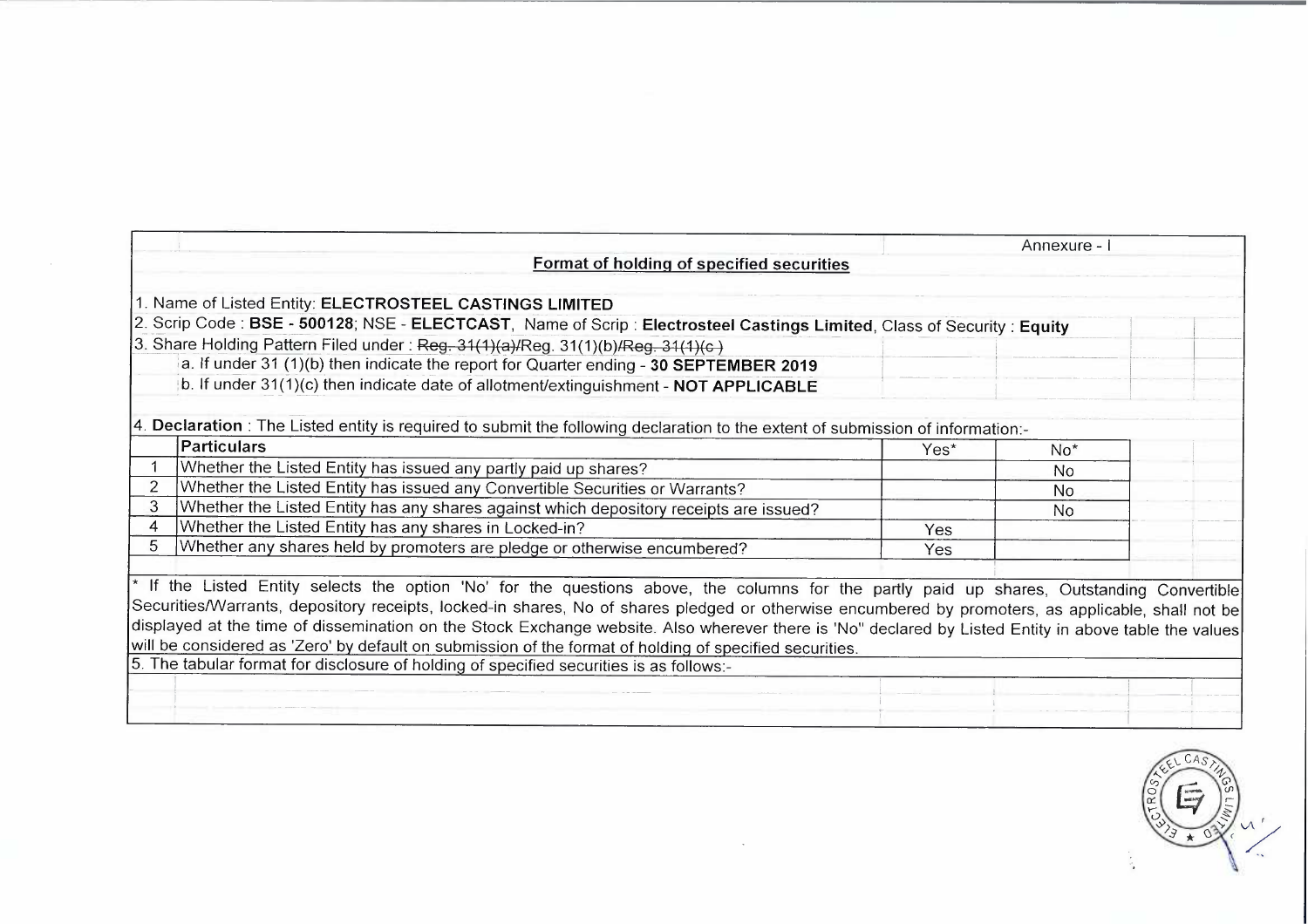|                          | <b>IELECTROSTEEL CASTINGS LIMITED</b><br>Table I - Summary Statement holding of specified securities [as on 30/09/2019] |                                      |                                                          |                                            |                                                                 |                                                          |                                                                                   |                                               |                      |           |                           |                                                                         |                                                                                          |            |                                        |            |                                                                                                                   |                   |
|--------------------------|-------------------------------------------------------------------------------------------------------------------------|--------------------------------------|----------------------------------------------------------|--------------------------------------------|-----------------------------------------------------------------|----------------------------------------------------------|-----------------------------------------------------------------------------------|-----------------------------------------------|----------------------|-----------|---------------------------|-------------------------------------------------------------------------|------------------------------------------------------------------------------------------|------------|----------------------------------------|------------|-------------------------------------------------------------------------------------------------------------------|-------------------|
| Cate<br>gory<br>$\bf{a}$ | Category of<br>shareholder<br>(II)                                                                                      | Nos. of<br>share-<br>holders<br>(11) | No. of fully<br>paid up<br>equity shares paid-up<br>held | No.of<br>Partly<br>$(IV)$ equity<br>shares | No. of<br>shares<br>underlying<br>Depository<br><b>Receipts</b> | Total nos.<br>shares held<br>$(VII)=(IV)+$<br>$(V)+(VI)$ | Shareholding<br>l as a % of total<br>no. of shares<br>(calculated as<br>per SCRR, | Number of Voting Rights held in each class of | securities<br>(1)    |           |                           | No. of Shares<br>Underlying<br>Outstanding<br>convertible<br>securities | Shareholding as<br>a % assuming<br>full conversion<br>of convertible<br>securities (as a |            | Number of Locked in<br>shares<br>(XII) | (XIII)     | <b>Number of shares</b><br><b>Number of</b><br>pledged or otherwise<br>encumbered<br>shares heid<br>l demateriali |                   |
|                          |                                                                                                                         |                                      |                                                          | held (V)                                   | (VI)                                                            |                                                          | 1957)<br>(VIII)                                                                   |                                               | No. of Voting Rights |           | <b>Total as</b><br>a % of | <i>(including</i><br>Warrants) (X)                                      | percentage of<br>diluted share                                                           | No.<br>(a) | As a % of<br>total Shares              | No.<br>(a) | As a %<br>of total                                                                                                | zed form<br>(XIV) |
|                          |                                                                                                                         |                                      |                                                          |                                            |                                                                 |                                                          | As a % of<br>$(A + B + C2)$                                                       | Class:<br>Equity                              | Class: Y             | Total     | $(A+B+C)$                 |                                                                         | capital)<br>$(XI) = (VII) + (X) As$<br>a % of (A+B+C2)                                   |            | held<br>(b)                            |            | <b>Shares</b><br>held<br>(b)                                                                                      |                   |
|                          | (A) Promoter &<br>Promoter<br> Group                                                                                    | 22                                   | 205256684                                                |                                            |                                                                 | 205256684                                                | 50 62                                                                             | 205256684                                     |                      | 205256684 | 50.62                     |                                                                         | 50 62                                                                                    | 13864817   | 6.75                                   | 191371867  | 93.24                                                                                                             | 205256684         |
|                          | $(B)$ Public                                                                                                            | 49119                                | 200225499                                                |                                            |                                                                 | 200225499                                                | 49 38                                                                             | 200225499                                     |                      | 200225499 | 49.38                     |                                                                         | 49 38                                                                                    | 36055044   | 180'                                   | <b>NA</b>  |                                                                                                                   | 198370164         |
|                          | (C) Non Promoter -<br>Non Public:                                                                                       |                                      |                                                          |                                            |                                                                 |                                                          | 0.00                                                                              |                                               |                      |           | 0.00                      |                                                                         | 0.00                                                                                     |            | 0.00                                   | <b>NA</b>  |                                                                                                                   |                   |
|                          | (C1) Shares<br>underlying<br><b>DRS</b>                                                                                 |                                      |                                                          |                                            |                                                                 |                                                          | 0.00                                                                              |                                               |                      |           | 0.00                      |                                                                         | 000                                                                                      |            | 0.00                                   | <b>NA</b>  |                                                                                                                   |                   |
|                          | (C2) Shares held by<br><b>Employee</b><br>Trusts                                                                        |                                      |                                                          |                                            |                                                                 |                                                          | 0.00                                                                              |                                               |                      |           | 0.00                      |                                                                         | 0.00                                                                                     |            | 000                                    | <b>NA</b>  |                                                                                                                   |                   |
|                          | Total                                                                                                                   | 49141                                | 405482183                                                | $\Omega$                                   |                                                                 | 405482183                                                | 100,00                                                                            | 405482183                                     |                      | 405482183 | 100.00                    |                                                                         | 100.00                                                                                   | 49919861   | 12.31                                  | 191371867  |                                                                                                                   | 47.20 403626848   |

 $\sim$ 

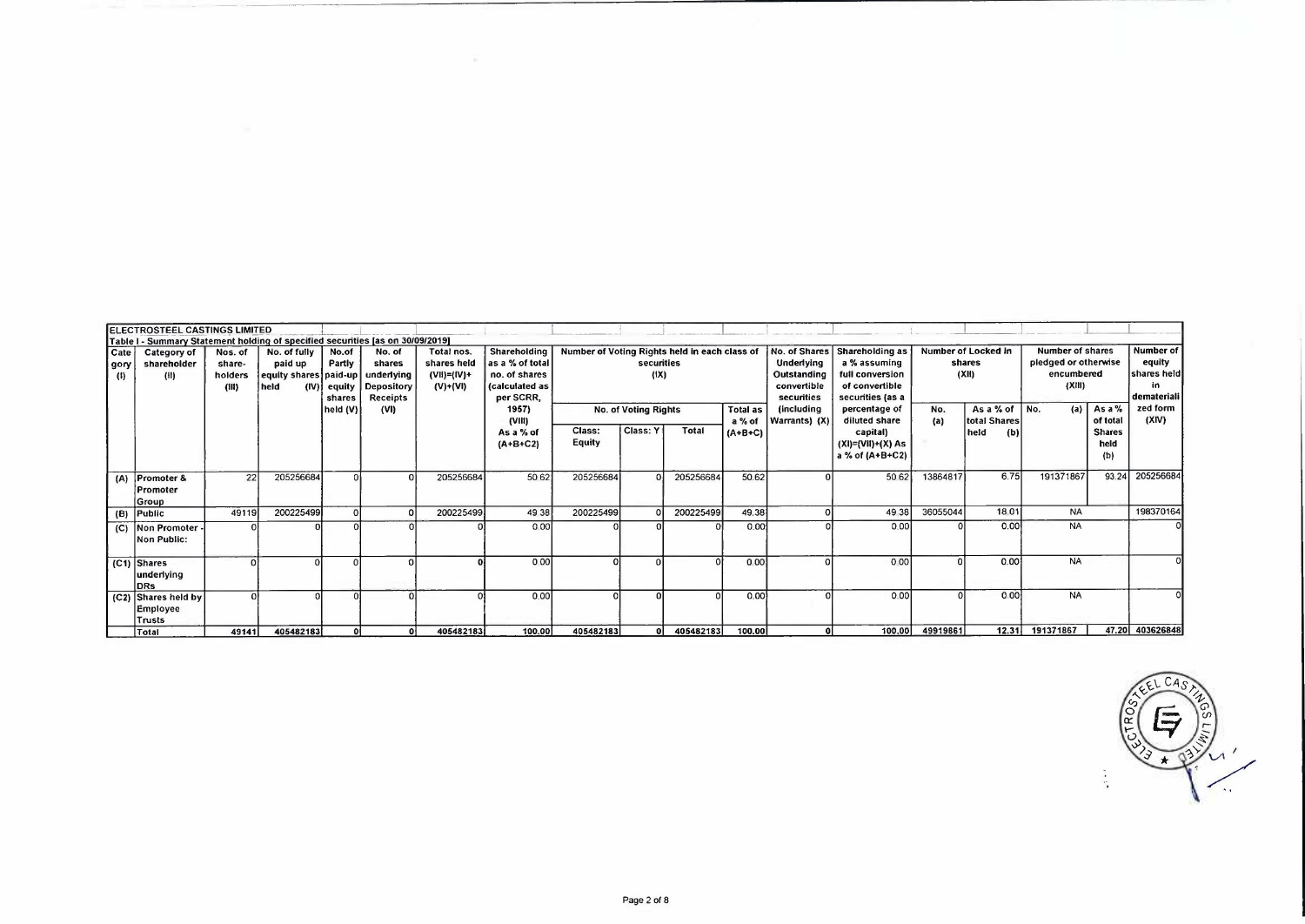|       | <b>ELECTROSTEEL CASTINGS LIMITED</b>                                                                                                                                                                                            |             |                                    |                                                       |                                               |                                                                         |                                                                 |                                                                 |                          |                            |                                                             |                                     |                                                                                |                                                                                                         |                                        |                                                    |                                                                         |                                                    |                                                                       |              |
|-------|---------------------------------------------------------------------------------------------------------------------------------------------------------------------------------------------------------------------------------|-------------|------------------------------------|-------------------------------------------------------|-----------------------------------------------|-------------------------------------------------------------------------|-----------------------------------------------------------------|-----------------------------------------------------------------|--------------------------|----------------------------|-------------------------------------------------------------|-------------------------------------|--------------------------------------------------------------------------------|---------------------------------------------------------------------------------------------------------|----------------------------------------|----------------------------------------------------|-------------------------------------------------------------------------|----------------------------------------------------|-----------------------------------------------------------------------|--------------|
|       | Table II - Statement Showing shareholding pattern of the Promoter and Promoter Group [as on 30/09/2019]                                                                                                                         |             |                                    |                                                       |                                               |                                                                         |                                                                 |                                                                 |                          |                            |                                                             |                                     |                                                                                |                                                                                                         |                                        |                                                    |                                                                         |                                                    |                                                                       |              |
|       | Category & Name of the Shareholders<br>(1)                                                                                                                                                                                      | PAN<br>(11) | Nos. of<br>share-<br>holder<br>41B | No. of fully<br>paid up equity<br>shares held<br>(IV) | Partly<br>paid-up<br>equity<br>shares<br>held | Nos. of<br>shares<br>underlying<br><b>Depository</b><br><b>Receipts</b> | Total<br>nos.shares<br>held<br>$(VII) = (IV) +$<br>$(V) + (VI)$ | Shareholdi<br>ng %<br>calculateo<br>as per<br><b>SCRR, 1957</b> |                          | (X)<br>No of Voting Rights | Number of Voting Rights held in each class of<br>securities | Total as                            | No. of shares<br><b>Underlying</b><br>Outstanding<br>convertible<br>securities | Shareholding,<br>asa%<br>ıssuming full<br>conversion o<br>convertible                                   | Number of Locked in<br>shares<br>(XII) |                                                    | <b>Number of shares</b><br>pledged or otherwise<br>encumbered<br>(X 11) |                                                    | Number of equity<br>shares held in<br>dematerialized<br>form<br>(XIV) |              |
|       |                                                                                                                                                                                                                                 |             |                                    |                                                       | (V)                                           | (V)                                                                     |                                                                 | As a % of<br>$(A + B + C2)$<br>(VIII)                           | Class: Equity Class: Y   |                            | Total                                                       | a % of<br>Total<br>Voting<br>rights | <i>lincluding</i><br>Warrants) (X)                                             | securities (as<br>a percentage<br>of diluted<br>share capital)<br>(X1)=(VII)+(X)<br>As a % of<br>A+B+C2 | No.<br>(a)                             | As a % of<br>total<br><b>Shares</b><br>held<br>(b) | No.<br>(a)                                                              | As a %<br>of total<br><b>Shares</b><br>held<br>(b) |                                                                       |              |
|       | $(1)$  Indian                                                                                                                                                                                                                   |             |                                    |                                                       |                                               |                                                                         |                                                                 |                                                                 |                          |                            |                                                             |                                     |                                                                                |                                                                                                         |                                        |                                                    |                                                                         |                                                    |                                                                       |              |
| (a)   | Individuals/Hindu undivided Family                                                                                                                                                                                              |             |                                    | 40990703                                              | $\Omega$                                      |                                                                         | 40990703                                                        | 10 11                                                           | 40990703                 |                            | 40990703                                                    | 10.11                               |                                                                                | 10.11                                                                                                   |                                        | 0.00                                               | 40980703                                                                | 99.98                                              | 40990703                                                              |              |
|       | Name<br>UMANG KEJRIWAL - TRUSTEE OF<br>SREEJI FAMILY BENEFIT TRUST/<br>MAYANK KEJRIWAL - TRUSTEE OF<br><b>SREEJI FAMILY BENEFIT TRUST</b>                                                                                       |             |                                    | 35027053                                              | $\Omega$                                      |                                                                         | 35027053                                                        | 8 6 4                                                           | 35027053                 |                            | 35027053                                                    | 8.64                                |                                                                                | 8 64                                                                                                    |                                        | 0.00                                               | 35027053                                                                | 100 00                                             | 35027053                                                              |              |
|       | <b>UDDHAV KEJRIWAL</b>                                                                                                                                                                                                          |             |                                    | 3239540                                               |                                               | $\mathbf{0}$                                                            | 3239540                                                         | 0.80                                                            | 3239540                  |                            | 3239540                                                     | 0.80                                | $\Omega$                                                                       | 0.80                                                                                                    | $\Omega$                               | 0.00                                               | 3229540                                                                 | 99 69                                              | 3239540                                                               |              |
|       | UDDHAV KEJRIWAL HUF                                                                                                                                                                                                             |             |                                    | 1554550                                               | $\overline{0}$                                | $\overline{0}$                                                          | 1554550                                                         | 038                                                             | 1554550                  |                            | 1554550                                                     | 0.38                                | $\overline{0}$                                                                 | 0.38                                                                                                    | ōΙ                                     | 000                                                | 1554550                                                                 | 100.00                                             | 1554550                                                               |              |
|       | <b>SHASHWAT KEJRIWAL</b><br>PALLAVI KEJRIWAL                                                                                                                                                                                    |             |                                    | 773010<br>187950                                      |                                               | $\mathbf{0}$<br>$\mathbf{o}$                                            | 773010<br>187950                                                | 019<br>0.05                                                     | 773010<br>187950         |                            | 773010<br>187950                                            | 0 19<br>0.05                        | $\overline{0}$<br>$\Omega$                                                     | 0,19<br>0.05                                                                                            | ০৷<br>ol                               | 0.00<br>0.00                                       | 773010<br>187950                                                        | 100 00<br>100.00                                   | 773010<br>187950                                                      |              |
|       | SAMRIDDHI KEJRIWAI                                                                                                                                                                                                              |             |                                    | 157100                                                |                                               | $\Omega$                                                                | 157100                                                          | 0.04                                                            | 157100                   |                            | 157100                                                      | 0.04                                | $\Omega$                                                                       | 0.04                                                                                                    | 0                                      | 0.00                                               | 157100                                                                  | 100.00                                             | 157100                                                                |              |
|       | MAYANK KEJRIWAL, AARTI KEJRIWAL                                                                                                                                                                                                 |             |                                    | 27000                                                 |                                               |                                                                         | 27000                                                           | 0.01                                                            | 27000                    |                            | 27000                                                       | 0.01                                | 0                                                                              | 0.01                                                                                                    |                                        | 000                                                | 27000                                                                   | 100 00                                             | 27000                                                                 |              |
|       | TRUSTEE OF PRIYA MANJARI TRUST<br>UDDHAV KEJRIWAL, PALLAVI<br>KEJRIWAL- TRUSTEE OF SAMRIDDHI                                                                                                                                    |             |                                    | 24500                                                 |                                               |                                                                         | 24500                                                           | 001                                                             | 24500                    |                            | 24500                                                       | 0.01                                | $\Omega$                                                                       | 001                                                                                                     |                                        | 0.00                                               | 24500                                                                   | 100 00                                             | 24500                                                                 |              |
|       | <b>TRUST</b><br>(b) Central Government/State Government(s)                                                                                                                                                                      | <b>NA</b>   | $\Omega$                           |                                                       | $\Omega$                                      |                                                                         |                                                                 | 000                                                             | $\Omega$                 |                            |                                                             | 0.00                                |                                                                                | 0.00                                                                                                    | $\Omega$                               | 0.00                                               | $\Omega$                                                                | 000                                                |                                                                       |              |
|       | (c) Financial Institutions/Banks                                                                                                                                                                                                | <b>NA</b>   |                                    |                                                       | $\Omega$                                      |                                                                         |                                                                 | 0.00                                                            | $\Omega$                 |                            |                                                             | 0.00                                |                                                                                | 0.00                                                                                                    |                                        | 000                                                | - O                                                                     | 000                                                |                                                                       |              |
|       | (d) Any Other (specify)                                                                                                                                                                                                         |             |                                    |                                                       |                                               |                                                                         |                                                                 |                                                                 |                          |                            |                                                             |                                     |                                                                                |                                                                                                         |                                        |                                                    |                                                                         |                                                    |                                                                       |              |
|       | . Bodies Corporate<br>Name                                                                                                                                                                                                      |             |                                    | 164265981                                             | $\Omega$                                      |                                                                         | 164265981                                                       | 40 51                                                           | 164265981                |                            | 164265981                                                   | 40 51                               |                                                                                | 40.51                                                                                                   | 13864817                               | 844                                                | 150391164                                                               | 9155                                               | 164265981                                                             |              |
|       | G. K. & SONS PRIVATE LTD                                                                                                                                                                                                        |             |                                    | 44678936                                              |                                               |                                                                         | 44678936                                                        | 11.02                                                           | 44678936                 |                            | 44678936                                                    | 11 02                               |                                                                                | 1102                                                                                                    | 6932409                                | 15.52                                              | 37746527                                                                | 84 48                                              | 44678936                                                              |              |
|       | ELECTROCAST SALES INDIA LIMITED<br>MURARI INVESTMENT & TRADING<br>COMPANY LTD                                                                                                                                                   |             |                                    | 33893710<br>30427656                                  |                                               |                                                                         | 33893710<br>30427656                                            | 8 3 6<br>7.50                                                   | 33893710<br>30427656     |                            | 33893710<br>30427656                                        | 8 3 6<br>7.50                       | $\Omega$<br>$\Omega$                                                           | 8 3 6<br>750                                                                                            | 3466204                                | 10.23<br>0.00                                      | 30427506<br>30427656                                                    | 8977<br>100 00                                     | 33893710<br>30427656                                                  |              |
|       | JTTAM COMMERCIAL COMPANY LTD                                                                                                                                                                                                    |             |                                    | 22181774                                              | $\mathbf 0$                                   |                                                                         | 22181774                                                        | 5.47                                                            | 22181774                 |                            | 22181774                                                    | 5.47                                |                                                                                | 5.47                                                                                                    | 3466204                                | 15.63                                              | 18715570                                                                | 84 37                                              | 22181774                                                              |              |
|       | <b>G.K INVESTMENTS LTD.</b><br>MALAY COMMERCIAL ENTERPRISES<br>LTD.                                                                                                                                                             |             |                                    | 21814560<br>3748190                                   | $\mathbf{o}$                                  | $\Omega$<br>$\Omega$<br>$\Omega$                                        | 21814560<br>3748190                                             | 5.38<br>092                                                     | 21814560<br>3748190      |                            | 21814560<br>3748190                                         | 5 38<br>0.92                        |                                                                                | 5.38<br>0.92                                                                                            |                                        | 0.00<br>0.00                                       | 21814560<br>3748190                                                     | 10000<br>100 00                                    | 2181456<br>3748190                                                    |              |
|       | SRI GOPAL INVESTMENTS VENTURES<br>.TD                                                                                                                                                                                           |             |                                    | 3742885                                               |                                               |                                                                         | 3742885                                                         | 0.92                                                            | 3742885                  |                            | 3742885                                                     | 0.92                                |                                                                                | 0.92                                                                                                    |                                        | 000                                                | 3732885                                                                 | 99.73                                              | 3742885                                                               |              |
|       | <b>CUBBON MARKETING PVT LTD</b><br>QUINLINE DEALCOMM PRIVATE                                                                                                                                                                    |             |                                    | 2500000<br>319962                                     | $\Omega$                                      | $\overline{\circ}$                                                      | 2500000<br>319962                                               | 0.62<br>0.08                                                    | 2500000<br>319962        |                            | 2500000<br>319962                                           | 062<br>0.08                         |                                                                                | 0.62<br>0.08                                                                                            |                                        | 000<br>0.00                                        | 2500000<br>319962                                                       | 100.00<br>100.00                                   | 2500000<br>319962                                                     |              |
|       | <b>LIMITED</b>                                                                                                                                                                                                                  |             |                                    | 250000                                                |                                               | $\Omega$                                                                | 250000                                                          |                                                                 |                          |                            |                                                             |                                     | `0 Î                                                                           |                                                                                                         |                                        |                                                    |                                                                         |                                                    |                                                                       |              |
|       | <b>ESCAL FINANCE SERVICES LTD.</b><br>ELLENBARRIE DEVELOPERS PVT.LTD.                                                                                                                                                           |             |                                    | 213308                                                | $\Omega$                                      |                                                                         | 213308                                                          | 006<br>005                                                      | 250000<br>213308         |                            | 250000<br>213308                                            | 006<br>005                          | $\Omega$<br>ΩÌ                                                                 | 0 0 6<br>005                                                                                            | $\Omega$                               | 000<br>000                                         | 250000<br>213308                                                        | 10000<br>10000                                     | 250000<br>213308                                                      |              |
|       | <b>GLOBAL EXPORTS LTD</b><br>GREENCHIP TREXIM PVT. LTD                                                                                                                                                                          |             |                                    | 200000<br>165000                                      |                                               |                                                                         | 200000<br>165000                                                | 0.05<br>0.04                                                    | 200000<br>165000         |                            | 200000<br>165000                                            | 0.05<br>0 0 4                       | οl                                                                             | 0.05<br>0.04                                                                                            |                                        | 0.00<br>000                                        | 200000<br>165000                                                        | 10000<br>10000                                     | 200000<br>165000                                                      |              |
|       | <b>CALCUTTA DIAGNOSTICS CENTRE (P)</b><br><b>LTD</b><br>Sub-Total (A)(1)                                                                                                                                                        |             | 22                                 | 130000<br>205256684                                   | $\mathbf{o}$<br>$\bf{0}$                      | $\mathbf{o}$                                                            | 130000<br>205256684                                             | 0.03<br>50.62                                                   | 130000<br>205256684      |                            | 130000<br>205256684                                         | 003<br>50.62                        | $\mathbf{0}$                                                                   | 0.03<br>50.62                                                                                           | 13864817                               | 0.00<br>6.75                                       | 130000<br>191371867                                                     | 100.00<br>93.24                                    | 130000<br>205256684                                                   |              |
|       | (2) Foreign                                                                                                                                                                                                                     |             |                                    |                                                       |                                               |                                                                         |                                                                 |                                                                 |                          |                            |                                                             |                                     |                                                                                |                                                                                                         |                                        |                                                    |                                                                         |                                                    |                                                                       |              |
| (a)   | Individuals (Non-Resident<br>Individuals/Foreign Individuals)<br>(b) Government                                                                                                                                                 |             |                                    |                                                       |                                               |                                                                         |                                                                 | 000<br>000                                                      | Ωł                       | $\Omega$                   |                                                             | 0.00<br>0.00                        | $\Omega$                                                                       | 0 <sub>0</sub><br>0.00                                                                                  |                                        | 000<br>000                                         |                                                                         | 000<br>000                                         |                                                                       |              |
|       | (c) Institutions                                                                                                                                                                                                                |             |                                    |                                                       |                                               | $\mathbf 0$                                                             |                                                                 | 0.00                                                            | οi                       |                            |                                                             | 0.00                                | $\Omega$                                                                       | 0.00                                                                                                    |                                        | 000                                                |                                                                         | 000                                                |                                                                       |              |
|       | (d) Foreign Portfolio Investor                                                                                                                                                                                                  |             |                                    |                                                       |                                               | $\mathbf 0$                                                             |                                                                 | 0.00                                                            | οl                       | $\Omega$                   | $^{\circ}$                                                  | 0.00                                | $\Omega$                                                                       | 0.00                                                                                                    |                                        | 000                                                | οt                                                                      | 0.00                                               |                                                                       |              |
|       | (e) Any Other (specify)<br>Sub Total (A)(2)                                                                                                                                                                                     |             |                                    |                                                       | $\mathbf 0$<br>$\mathbf 0$                    | $\cdot$ <sup>0</sup><br>- O I                                           |                                                                 | 0.00<br>0.00                                                    | $\mathbf{o}$<br>$\Omega$ | n                          | n                                                           | 0.00<br>0.00                        | n                                                                              | 0.00<br>0,00                                                                                            |                                        | 0 00<br>0.00                                       | $\Omega$                                                                | 000<br>0.00                                        |                                                                       | CAS          |
|       | <b>Total Shareholding of Promoter and</b><br>Promoter Group (A)=(A)(1)+(A)(2)                                                                                                                                                   |             | 22                                 | 205256684                                             |                                               |                                                                         | 205256684                                                       | 50.62                                                           | 205256684                |                            | 205256684                                                   | 50.62                               |                                                                                | 50.62                                                                                                   | 13864817                               | 6.75                                               | 191371867                                                               | 93.24                                              | 205256684                                                             |              |
| Note: |                                                                                                                                                                                                                                 |             |                                    |                                                       |                                               |                                                                         |                                                                 |                                                                 |                          |                            |                                                             |                                     |                                                                                |                                                                                                         |                                        |                                                    |                                                                         |                                                    |                                                                       |              |
|       | (1) PAN would not be displayed on website of Stock Exchange(s)<br>(2) The term "Encumbrance" has the same meaning as assigned under Regulation 28(3) of SEBI (Substantial Acquisition of Shares and Takeovers) Regulations 2011 |             |                                    |                                                       |                                               |                                                                         |                                                                 |                                                                 |                          |                            |                                                             |                                     |                                                                                |                                                                                                         |                                        |                                                    |                                                                         |                                                    |                                                                       |              |
|       | * Information provided to National Stock Exchange of India Limited and BSE Limited seperately                                                                                                                                   |             |                                    |                                                       |                                               |                                                                         |                                                                 |                                                                 |                          |                            |                                                             |                                     |                                                                                |                                                                                                         |                                        |                                                    |                                                                         |                                                    |                                                                       | o:           |
|       |                                                                                                                                                                                                                                 |             |                                    |                                                       |                                               |                                                                         |                                                                 |                                                                 |                          |                            |                                                             |                                     |                                                                                |                                                                                                         |                                        |                                                    |                                                                         |                                                    |                                                                       | $\star$<br>◡ |

**Regiments** 

ŧ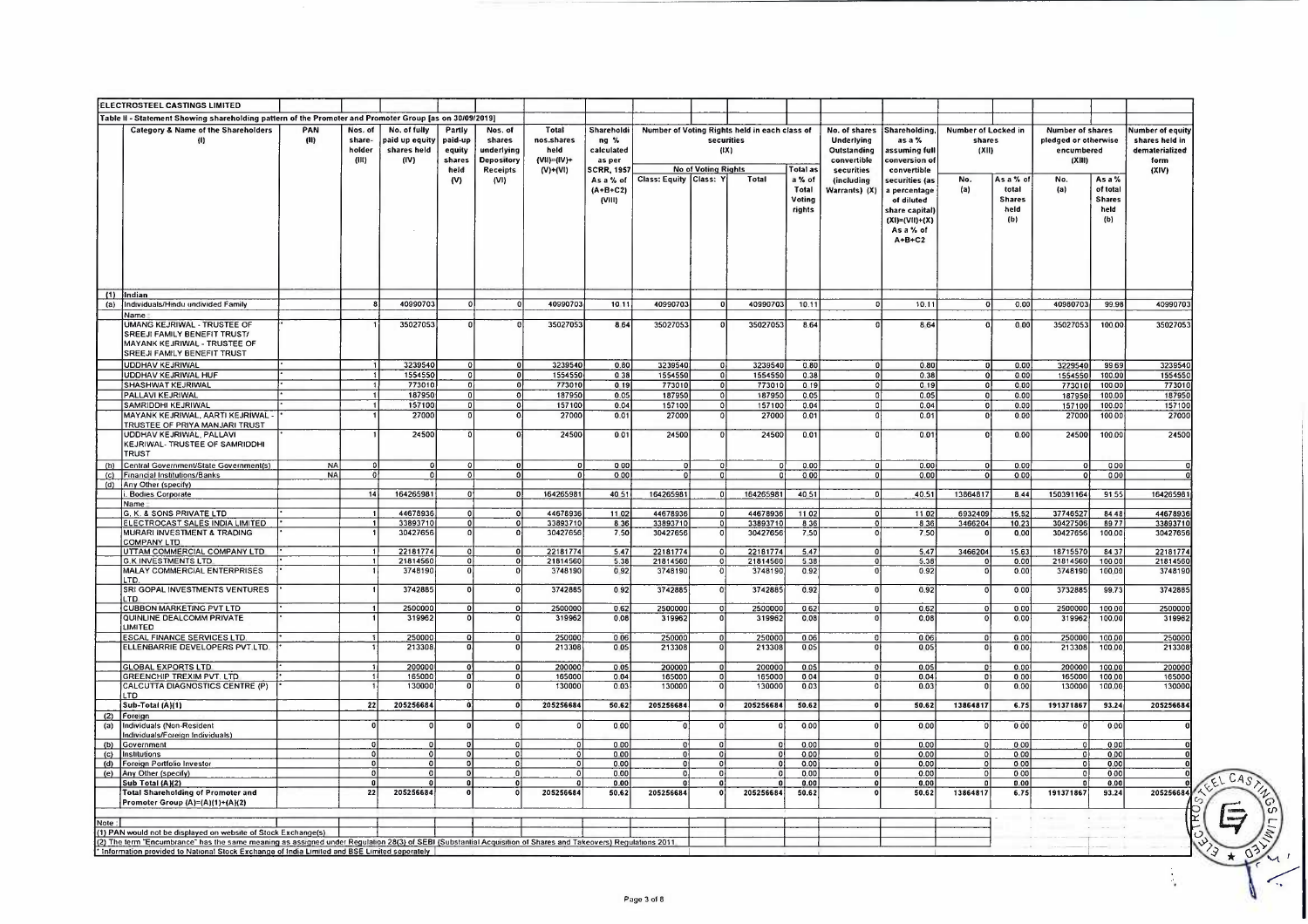| ELECTROSTEEL CASTINGS LIMITED                                                                   |             |                                      |                                                       |                                                      |                                                                   |                                                              |                                                                              |                  |                            |                                                                     |                                   |                                                                                                    |                                                                                          |                                        |                                                    |                                       |                                                                  |                                                                          |
|-------------------------------------------------------------------------------------------------|-------------|--------------------------------------|-------------------------------------------------------|------------------------------------------------------|-------------------------------------------------------------------|--------------------------------------------------------------|------------------------------------------------------------------------------|------------------|----------------------------|---------------------------------------------------------------------|-----------------------------------|----------------------------------------------------------------------------------------------------|------------------------------------------------------------------------------------------|----------------------------------------|----------------------------------------------------|---------------------------------------|------------------------------------------------------------------|--------------------------------------------------------------------------|
| Table III - Statement showing shareholding pattern of the Public shareholder [as on 30/09/2019] |             |                                      |                                                       |                                                      |                                                                   |                                                              |                                                                              |                  |                            |                                                                     |                                   |                                                                                                    |                                                                                          |                                        |                                                    |                                       |                                                                  |                                                                          |
| Category & Name of the<br><b>Shareholders</b><br>$\theta$                                       | PAN<br>(11) | Nos. of<br>share-<br>holder<br>(III) | No. of fully<br>paid up equity<br>shares held<br>(IV) | Partly<br>paid-up<br>equity<br>shares<br>held<br>(V) | Nos. of<br>shares<br>underlying<br>Depository<br>Receipts<br>(VI) | Total nos.<br>shares held<br>$(VII) = (IV) +$<br>$(V) + (V)$ | Shareholdin<br>a %<br>calculated<br>as per<br><b>SCRR, 1957</b><br>As a % of |                  | <b>No of Voting Rights</b> | Number of Voting Rights held in each class of<br>securities<br>(IX) | Total as a                        | No of shares<br>Underlying<br>Outstanding<br>convertible<br>securities<br><i><b>(including</b></i> | <b>Total</b><br>shareholding.<br>as a %<br>assuming full<br>conversion of<br>convertible | Number of Locked in<br>shares<br>(X11) |                                                    |                                       | Number of shares<br>pledged or<br>otherwise<br>encumbered (XIII) | Number of<br>equity shares<br>held in<br>dematerialized<br>form<br>(X V) |
|                                                                                                 |             |                                      |                                                       |                                                      |                                                                   |                                                              | $(A + B + C2)$<br>(VIII)                                                     | Class:<br>Equity | Class:<br>Y                | Total                                                               | % of<br>Total<br>Votina<br>rights | Warrants)<br>(X)                                                                                   | securities (as a<br>percentage of<br>diluted share<br>capital)<br>(XI)                   | No.<br>(a)                             | As a % of<br>total<br><b>Shares</b><br>held<br>(b) | No.<br>(a)<br>(Not<br>applic<br>able) | As a % of<br>total shares<br>held<br>(b)<br>(Not<br>applicable)  |                                                                          |
| (1) Institutions                                                                                |             |                                      | 200                                                   |                                                      |                                                                   | 200                                                          | 000                                                                          | 200              |                            | 200                                                                 | 000                               |                                                                                                    | 0.00<br>ा                                                                                |                                        | 0.00                                               |                                       | <b>NA</b>                                                        |                                                                          |
| (a) Mutual Funds                                                                                |             |                                      |                                                       |                                                      |                                                                   |                                                              | 0.00                                                                         | $\Omega$         | $\Omega$                   |                                                                     | 000                               |                                                                                                    | 0.00<br>ol                                                                               |                                        | 0.00                                               |                                       | <b>NA</b>                                                        |                                                                          |
| (b) Venture Capital Funds                                                                       |             |                                      |                                                       |                                                      |                                                                   |                                                              | 000                                                                          | $\Omega$         |                            |                                                                     | 0.00                              |                                                                                                    | 0.00<br>$\overline{o}$                                                                   | $\mathbf{a}$                           | 000                                                |                                       | <b>NA</b>                                                        |                                                                          |
| (c) Alternate Investment Funds                                                                  |             |                                      |                                                       |                                                      |                                                                   |                                                              |                                                                              | ി                | $\Omega$                   |                                                                     | 000                               |                                                                                                    | 0.00<br>ol                                                                               |                                        | 000                                                |                                       | <b>NA</b>                                                        |                                                                          |
| (d) Foreign Venture Capital Investors                                                           |             |                                      |                                                       |                                                      |                                                                   |                                                              | 000                                                                          |                  |                            |                                                                     |                                   |                                                                                                    | 707<br>ΩĪ                                                                                | 23923329                               | 83.49                                              |                                       | <b>NA</b>                                                        | 2865363                                                                  |
| (e) Foreign Portfolio Investors                                                                 |             | 14                                   | 28653636                                              |                                                      | $\sqrt{2}$                                                        | 28653636                                                     | 7.07                                                                         | 28653636         | $\Omega$                   | 28653636                                                            | 7.07                              |                                                                                                    |                                                                                          |                                        |                                                    |                                       |                                                                  |                                                                          |
| Name                                                                                            |             |                                      |                                                       |                                                      |                                                                   |                                                              |                                                                              |                  |                            |                                                                     |                                   |                                                                                                    |                                                                                          |                                        |                                                    |                                       |                                                                  | 2399178                                                                  |
| <b>INDIA OPPORTUNITIES</b><br>GROWTH FUND LTD.<br><b>PINEWOOD STRATEGY</b>                      |             |                                      | 23991781                                              |                                                      |                                                                   | 23991781                                                     | 5.92                                                                         | 23991781         | $\Omega$                   | 23991781                                                            | 5.92                              |                                                                                                    | 5.92<br>nl                                                                               | 22530329                               | 93.91                                              |                                       | <b>NA</b>                                                        |                                                                          |
| <b>Financial Institutions / Banks</b>                                                           |             | 18                                   | 551702                                                |                                                      | ΩI                                                                | 551702                                                       | 0,14                                                                         | 551702           |                            | 551702                                                              | 0.14                              |                                                                                                    | 0.14<br>ol                                                                               |                                        | 0.00                                               |                                       | <b>NA</b>                                                        | 54220                                                                    |
| (g) Insurance Companies                                                                         |             |                                      | 18649039                                              |                                                      | 0l                                                                | 18649039                                                     | 4 60                                                                         | 18649039         |                            | 18649039                                                            | 4.60                              |                                                                                                    | പ<br>4.60                                                                                |                                        | 0.00                                               |                                       | <b>NA</b>                                                        | 1864903                                                                  |
| Name:                                                                                           |             |                                      |                                                       |                                                      |                                                                   |                                                              |                                                                              |                  |                            |                                                                     |                                   |                                                                                                    |                                                                                          |                                        |                                                    |                                       |                                                                  |                                                                          |
| <b>GENERAL INSURANCE</b><br><b>CORPORATION OF INDIA</b>                                         |             |                                      | 7871084                                               |                                                      |                                                                   | 7871084                                                      | 1.94                                                                         | 7871084          | $\Omega$                   | 7871084                                                             | 194                               |                                                                                                    | 194<br>$\mathbf{a}$                                                                      |                                        | 0.00                                               |                                       | <b>NA</b>                                                        | 787108                                                                   |
| UNITED INDIA INSURANCE<br>COMPANY LIMITED                                                       |             |                                      | 6579481                                               |                                                      |                                                                   | 6579481                                                      | 1.62                                                                         | 6579481          | $\Omega$                   | 6579481                                                             | 162                               |                                                                                                    | 1.62<br>$\Omega$                                                                         |                                        | 0.00                                               |                                       | <b>NA</b>                                                        | 657948                                                                   |
| (h) Provident Funds / Pension Funds                                                             |             |                                      |                                                       |                                                      | Ωİ                                                                |                                                              | 0.00                                                                         | $\Omega$         |                            |                                                                     | 0.00                              |                                                                                                    | 0.00                                                                                     |                                        | 000                                                |                                       | <b>NA</b>                                                        |                                                                          |
|                                                                                                 |             |                                      |                                                       |                                                      |                                                                   |                                                              |                                                                              |                  |                            |                                                                     |                                   |                                                                                                    |                                                                                          |                                        |                                                    |                                       |                                                                  |                                                                          |
| (i) Any Other (specify)                                                                         |             |                                      |                                                       |                                                      | $\sqrt{2}$                                                        |                                                              |                                                                              | 47854577         | $\mathbf{a}$               | 47854577                                                            | 11.80                             |                                                                                                    | 11.80                                                                                    | 23923329                               | 49.99                                              |                                       | <b>NA</b>                                                        | 4784487                                                                  |
| Sub Total (B)(1)                                                                                |             | 37                                   | 47854577                                              |                                                      |                                                                   | 47854577                                                     | 11.80<br>0.00                                                                |                  |                            |                                                                     | 0.00                              |                                                                                                    | 0.00                                                                                     |                                        | 0.00                                               |                                       | <b>NA</b>                                                        |                                                                          |
| (2) Central Government / State<br>Government(s) / President of<br>India i.e. (B)(2)             | <b>INA</b>  |                                      |                                                       |                                                      |                                                                   |                                                              |                                                                              |                  |                            |                                                                     |                                   |                                                                                                    |                                                                                          |                                        |                                                    |                                       |                                                                  |                                                                          |



 $\sim$ 

 $\sim$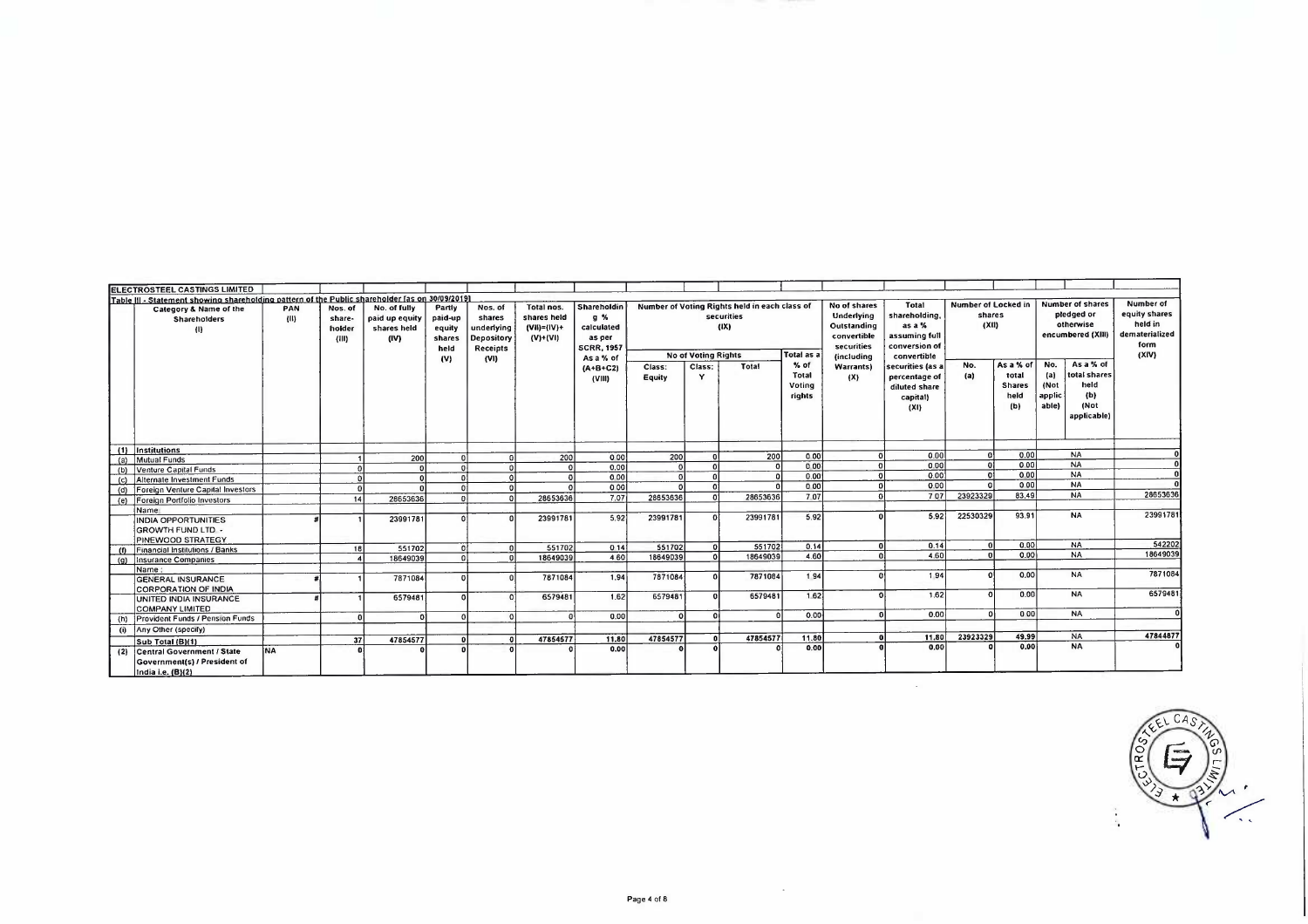|            | ELECTROSTEEL CASTINGS LIMITED                                                                                                                                                                                                                                      |                    |                                      |                                                       |                                                      |                                                                          |                                                             |                                                                                       |           |                            |                                                                     |                           |                                                                                                    |                                                                                   |                                        |                                       |                                                                                      |                                                                          |
|------------|--------------------------------------------------------------------------------------------------------------------------------------------------------------------------------------------------------------------------------------------------------------------|--------------------|--------------------------------------|-------------------------------------------------------|------------------------------------------------------|--------------------------------------------------------------------------|-------------------------------------------------------------|---------------------------------------------------------------------------------------|-----------|----------------------------|---------------------------------------------------------------------|---------------------------|----------------------------------------------------------------------------------------------------|-----------------------------------------------------------------------------------|----------------------------------------|---------------------------------------|--------------------------------------------------------------------------------------|--------------------------------------------------------------------------|
|            | Table III - Statement showing shareholding pattern of the Public shareholder fas on 30/09/2019                                                                                                                                                                     |                    |                                      |                                                       |                                                      |                                                                          |                                                             |                                                                                       |           |                            |                                                                     |                           |                                                                                                    |                                                                                   |                                        |                                       |                                                                                      |                                                                          |
|            | Category & Name of the<br>Shareholders<br>(1)                                                                                                                                                                                                                      | PAN<br>(11)        | Nos. of<br>share-<br>holder<br>(III) | No. of fully<br>paid up equity<br>shares held<br>(IV) | Partly<br>paid-up<br>equity<br>shares<br>held<br>(V) | Nos. of<br>shares<br>underlying<br>Depository<br><b>Receipts</b><br>(VI) | Total nos.<br>shares held<br>$(VIII) = (IV) +$<br>$(V)+(V)$ | Shareholdin<br>$q \gamma_0$<br>calculated<br>as per<br><b>SCRR, 1957</b><br>As a % of |           | <b>No of Voting Rights</b> | Number of Voting Rights held in each class of<br>securities<br>(IX) | Total as a                | No of shares<br>Underlying<br>Outstanding<br>convertible<br>securities<br><i><b>(including</b></i> | Total<br>shareholding,<br>as a %<br>assuming full<br>conversion of<br>convertible | Number of Locked in<br>shares<br>(XII) |                                       | Number of shares<br>pledged or<br>otherwise<br>encumbered (XIII)                     | Number of<br>equity shares<br>held in<br>dematerialized<br>form<br>(XIV) |
|            |                                                                                                                                                                                                                                                                    |                    |                                      |                                                       |                                                      |                                                                          |                                                             | $(A+B+C2)$                                                                            | Class:    | Class:                     | Total                                                               | % of                      | <b>Warrants)</b>                                                                                   | securities (as a                                                                  | No.                                    | As a % of                             | As a % of<br>No.                                                                     |                                                                          |
|            |                                                                                                                                                                                                                                                                    |                    |                                      |                                                       |                                                      |                                                                          |                                                             | (VIII)                                                                                | Equity    | Y                          |                                                                     | Total<br>Voting<br>rights | (X)                                                                                                | percentage of<br>diluted share<br>capital)<br>(XI)                                | (a)                                    | total<br><b>Shares</b><br>held<br>(b) | (a)<br>total shares<br>(Not<br>held<br>applic<br>(b)<br>able)<br>(Not<br>applicable) |                                                                          |
| (3)        | Non-Institutions                                                                                                                                                                                                                                                   |                    |                                      |                                                       |                                                      |                                                                          |                                                             |                                                                                       |           |                            |                                                                     |                           |                                                                                                    |                                                                                   |                                        |                                       |                                                                                      |                                                                          |
| (a)        | Individuals-                                                                                                                                                                                                                                                       |                    |                                      |                                                       |                                                      |                                                                          |                                                             |                                                                                       |           |                            |                                                                     |                           |                                                                                                    |                                                                                   |                                        |                                       |                                                                                      |                                                                          |
|            | . Individual shareholders holding<br>nominal share capital upto Rs.2<br>lakhs*                                                                                                                                                                                     |                    | 47912                                | 67215151                                              |                                                      |                                                                          | 67215151                                                    | 16,58                                                                                 | 67215151  |                            | 67215151                                                            | 16.58                     | $\Omega$                                                                                           | 16 58                                                                             | $\Omega$                               | 0.00                                  | <b>NA</b>                                                                            | 65474536                                                                 |
|            | ii.Individual shareholders holding                                                                                                                                                                                                                                 |                    | 32                                   | 28551015                                              |                                                      |                                                                          | 28551015                                                    | 7 04                                                                                  | 28551015  | $\Omega$                   | 28551015                                                            | 7.04                      |                                                                                                    | 7.04                                                                              | $\Omega$                               | 0.00                                  | <b>NA</b>                                                                            | 28551015                                                                 |
|            | nominal share capital in excess of<br>Rs 2 lakhs*                                                                                                                                                                                                                  |                    |                                      |                                                       |                                                      |                                                                          |                                                             |                                                                                       |           |                            |                                                                     |                           |                                                                                                    |                                                                                   |                                        |                                       |                                                                                      |                                                                          |
| (b)        | NBFCs registered with RBI                                                                                                                                                                                                                                          |                    |                                      | 2250                                                  | $\Omega$                                             | n.                                                                       | 2250                                                        | 0.00                                                                                  | 2250      | $\Omega$                   | 2250                                                                | 0.00                      | $\Omega$                                                                                           | 0.00                                                                              | <sub>0</sub>                           | 0.00                                  | <b>NA</b>                                                                            | 2250                                                                     |
| (c)<br>(d) | <b>Employee Trusts</b><br>Overseas Depositories (holding                                                                                                                                                                                                           |                    |                                      | $\Omega$                                              | $\mathbf{0}$                                         | $\Omega$                                                                 |                                                             | 0.00                                                                                  |           | $\sqrt{ }$                 | $\Omega$                                                            | 0.00                      |                                                                                                    | 0.00                                                                              | n'                                     | 0.00                                  | <b>NA</b>                                                                            |                                                                          |
| (e)        | DRs) (balancing figure)<br>Any Other (specify) -                                                                                                                                                                                                                   |                    |                                      |                                                       | $\Omega$                                             |                                                                          |                                                             | 0.00                                                                                  |           | nl                         | Ω                                                                   | 0.00                      |                                                                                                    | 0.00                                                                              |                                        | 0.00                                  | <b>NA</b>                                                                            |                                                                          |
|            | <b>Bodies Corporate</b>                                                                                                                                                                                                                                            |                    | 1137<br>558                          | 56602506                                              | $\Omega$<br>$\Omega$                                 | $\Omega$<br>Ωi                                                           | 56602506                                                    | 13.96                                                                                 | 56602506  | $\Omega$                   | 56602506                                                            | 13 96                     | $\Omega$                                                                                           | 13,96                                                                             | 12131715                               | 21 43                                 | <b>NA</b>                                                                            | 56497486                                                                 |
|            | Name:                                                                                                                                                                                                                                                              |                    |                                      | 27579338                                              |                                                      |                                                                          | 27579338                                                    | 6.80                                                                                  | 27579338  | $\Omega$                   | 27579338                                                            | 6,80                      | $\Omega$                                                                                           | 6.80                                                                              | 12131715                               | 43.99                                 | <b>NA</b>                                                                            | 27509236                                                                 |
|            | ROHAK MERCHANTS PRIVATE<br><b>IMITED</b>                                                                                                                                                                                                                           |                    |                                      | 12131715                                              | $\Omega$                                             |                                                                          | 12131715                                                    | 299                                                                                   | 12131715  | $\Omega$                   | 12131715                                                            | 2.99                      |                                                                                                    | 299                                                                               | 12131715                               | 100.00                                | <b>NA</b>                                                                            | 12131715                                                                 |
|            | i. Clearing Member                                                                                                                                                                                                                                                 |                    | 56                                   | 175145                                                | $\Omega$                                             | $\Omega$                                                                 | 175145                                                      | 0.04                                                                                  | 175145    |                            | 175145                                                              | 0.04                      |                                                                                                    | 0.04                                                                              | <sub>0</sub>                           | 0.00                                  | <b>NA</b>                                                                            | 175145                                                                   |
|            | III. Non Resident Individual                                                                                                                                                                                                                                       |                    | 514                                  | 1931273                                               | $\mathbf{0}$                                         | $\Omega$                                                                 | 1931273                                                     | 0.48                                                                                  | 1931273   | $\Omega$                   | 1931273                                                             | 0.48                      | ol                                                                                                 | 0.48                                                                              | $\overline{0}$                         | 0.00                                  | <b>NA</b>                                                                            | 1896473                                                                  |
|            | iv. Trusts                                                                                                                                                                                                                                                         |                    | 6                                    | 6420                                                  | $\mathbf{0}$                                         | o١                                                                       | 6420                                                        | 0.00                                                                                  | 6420      |                            | 6420                                                                | 0.00                      | ol                                                                                                 | 000                                                                               | $\overline{0}$                         | 000                                   | <b>NA</b>                                                                            | 6300                                                                     |
|            | v.Investor Education and<br>Protection Fund Authority Ministry<br>of Corporate Affairs                                                                                                                                                                             |                    |                                      | 788508                                                | $\Omega$                                             |                                                                          | 788508                                                      | 0.19                                                                                  | 788508    |                            | 788508                                                              | 0.19                      |                                                                                                    | 0.19                                                                              |                                        | 0.00                                  | <b>NA</b>                                                                            | 788508                                                                   |
|            | vi. Foreign Company                                                                                                                                                                                                                                                |                    |                                      | 26121822                                              | ΩI                                                   |                                                                          | 26121822                                                    | 6.44                                                                                  | 26121822  | n                          | 26121822                                                            | 644                       | $\Omega$                                                                                           | 6.44                                                                              | ol                                     | 0.00                                  | <b>NA</b>                                                                            | 26121822                                                                 |
|            | Name<br>SML STEEL METALS (CYPRUS)<br>LIMITED                                                                                                                                                                                                                       |                    |                                      | 17885244                                              |                                                      |                                                                          | 17885244                                                    | 4.41                                                                                  | 17885244  |                            | 17885244                                                            | 4.41                      |                                                                                                    | 4.41                                                                              | n                                      | 0.00                                  | <b>NA</b>                                                                            | 17885244                                                                 |
|            | PGS INVEST CORP                                                                                                                                                                                                                                                    | $\boldsymbol{\mu}$ |                                      | 8236578                                               | $\Omega$                                             |                                                                          | 823657                                                      | 203                                                                                   | 8236578   |                            | 8236578                                                             | 2.03                      | $\Omega$                                                                                           | 2.03                                                                              |                                        | 0.00                                  | <b>NA</b>                                                                            | 8236578                                                                  |
|            | Sub Total (B)(3)                                                                                                                                                                                                                                                   |                    | 49082                                | 152370922                                             | o                                                    |                                                                          | 152370922                                                   | 37.58                                                                                 | 152370922 | o                          | 152370922                                                           | 37.58                     | $\mathbf{r}$                                                                                       | 37.58                                                                             | 12131715                               | 7.96                                  | <b>NA</b>                                                                            | 150525287                                                                |
|            | <b>Total Public Shareholding</b><br>$(B)=(B)(1)+(B)(2)+(B)(3)$                                                                                                                                                                                                     |                    | 49119                                | 200225499                                             | O.                                                   |                                                                          | 200225499                                                   | 49.38                                                                                 | 200225499 |                            | 200225499                                                           | 49.38                     |                                                                                                    | 49.38                                                                             | 36055044                               | 18,01                                 | <b>NA</b>                                                                            | 198370164                                                                |
|            | Details of the shareholders acting as a persons in Concert including Shareholding (No and %).                                                                                                                                                                      |                    |                                      |                                                       |                                                      |                                                                          |                                                             |                                                                                       |           |                            |                                                                     |                           |                                                                                                    |                                                                                   |                                        |                                       |                                                                                      |                                                                          |
|            |                                                                                                                                                                                                                                                                    |                    |                                      |                                                       |                                                      |                                                                          |                                                             |                                                                                       |           |                            |                                                                     |                           |                                                                                                    |                                                                                   |                                        |                                       |                                                                                      |                                                                          |
|            | Details of Shares which remain unclaimed may be given here along with details such as number of shareholders, outstanding shares held in demat/unclaimed suspense account, voting rights which are frozen etc.                                                     |                    |                                      |                                                       |                                                      |                                                                          |                                                             |                                                                                       |           |                            |                                                                     |                           |                                                                                                    |                                                                                   |                                        |                                       |                                                                                      |                                                                          |
| Note       |                                                                                                                                                                                                                                                                    |                    |                                      |                                                       |                                                      |                                                                          |                                                             |                                                                                       |           |                            |                                                                     |                           |                                                                                                    |                                                                                   |                                        |                                       |                                                                                      |                                                                          |
|            | (1) PAN would not be displayed on website of Stock Exchange(s).                                                                                                                                                                                                    |                    |                                      |                                                       |                                                      |                                                                          |                                                             |                                                                                       |           |                            |                                                                     |                           |                                                                                                    |                                                                                   |                                        |                                       |                                                                                      |                                                                          |
|            | (2) The above format needs to be disclosed along with the name of following persons                                                                                                                                                                                |                    |                                      |                                                       |                                                      |                                                                          |                                                             |                                                                                       |           |                            |                                                                     |                           |                                                                                                    |                                                                                   |                                        |                                       |                                                                                      |                                                                          |
|            | Institutions/Non Institutions holding more than 1% of total number of shares.                                                                                                                                                                                      |                    |                                      |                                                       |                                                      |                                                                          |                                                             |                                                                                       |           |                            |                                                                     |                           |                                                                                                    |                                                                                   |                                        |                                       |                                                                                      |                                                                          |
|            | (3) W.r.t the information perlaning to Depository Receipts, the same may be disclosed in the respective columns to the extent information available and the balance to be disclosed as held by custodian.<br>*More than one folios with same PAN clubbed together. |                    |                                      |                                                       |                                                      |                                                                          |                                                             |                                                                                       |           |                            |                                                                     |                           |                                                                                                    |                                                                                   |                                        |                                       |                                                                                      |                                                                          |
|            | # Information provided to National Stock Exchange of India Limited and BSE Limited seperately                                                                                                                                                                      |                    |                                      |                                                       |                                                      |                                                                          |                                                             |                                                                                       |           |                            |                                                                     |                           |                                                                                                    |                                                                                   |                                        |                                       |                                                                                      |                                                                          |

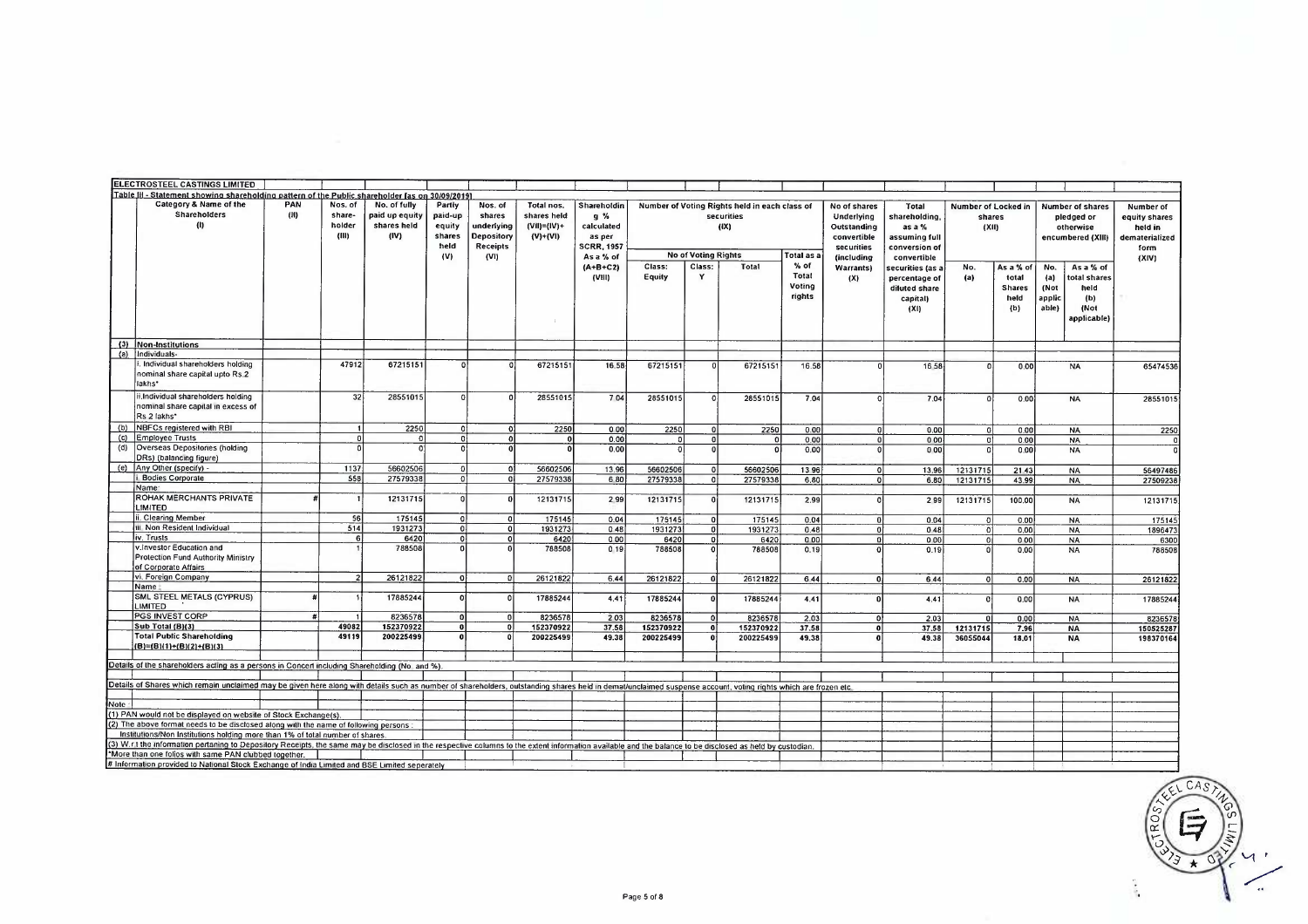|             | ELECTROSTEEL CASTINGS LIMITED                                                                                                                                                                                                                                                                                                           |             |                                    |                                                             |                                                   |                                                                   |                                              |                                                                                     |                  |                     |                                                                     |                                  |                                                                                      |                                                                                   |                     |                                        |                                                                     |                                                                 |                                                                     |
|-------------|-----------------------------------------------------------------------------------------------------------------------------------------------------------------------------------------------------------------------------------------------------------------------------------------------------------------------------------------|-------------|------------------------------------|-------------------------------------------------------------|---------------------------------------------------|-------------------------------------------------------------------|----------------------------------------------|-------------------------------------------------------------------------------------|------------------|---------------------|---------------------------------------------------------------------|----------------------------------|--------------------------------------------------------------------------------------|-----------------------------------------------------------------------------------|---------------------|----------------------------------------|---------------------------------------------------------------------|-----------------------------------------------------------------|---------------------------------------------------------------------|
|             | Table IV - Statement showing shareholding pattern of the Non Promoter - Non Public shareholder [as on 30/09/2019]                                                                                                                                                                                                                       |             |                                    |                                                             |                                                   |                                                                   |                                              |                                                                                     |                  |                     |                                                                     |                                  |                                                                                      |                                                                                   |                     |                                        |                                                                     |                                                                 |                                                                     |
|             | Category & Name of the<br><b>Shareholders</b><br>$\langle 0 \rangle$                                                                                                                                                                                                                                                                    | PAN<br>(II) | No of<br>share-<br>holder<br>(III) | No. of<br>fully paid<br>up equity<br>shares<br>held<br>(IV) | Partly paid<br>up equity<br>shares<br>held<br>(V) | Nos. of<br>shares<br>underlying<br>Depository<br>Receipts<br>(VI) | Total no.<br>shares<br>held<br>$(VH) = (IV)$ | Shareholdi<br>$nq$ %<br>calculated<br>as per<br>$+(V)+(VI)$ SCRR, 1957<br>As a % of |                  | No of Voting Rights | Number of Voting Rights held in<br>each class of securities<br>(IX) | Total as a<br>% of               | No of shares<br>Underlying<br>Outstanding<br>convertible<br>securities<br>(including | Total<br>shareholding,<br>as a %<br>assuming full<br>conversion of<br>convertible | Number of Locked in | shares<br>(XII)                        | Number of<br>shares pledged<br>or otherwise<br>encumbered<br>(XIII) |                                                                 | Number of<br>equity<br>shares held<br>in<br>dematerializ<br>ed form |
|             |                                                                                                                                                                                                                                                                                                                                         |             |                                    |                                                             |                                                   |                                                                   |                                              | $(A+B+C2)$<br>(VIII)                                                                | Class:<br>Equity | Class:              | <b>Total</b>                                                        | <b>Total</b><br>Voting<br>rights | Warrants)<br>(X)                                                                     | securities (as<br>a percentage<br>of diluted<br>share capital)<br>(XI)            | No.                 | As a $%$<br>of total<br>shares<br>held | No.<br>(Not<br>applica<br>ble)                                      | As a %<br>of total<br>shares<br>held<br>(Not<br>applica<br>ble) | (X V)<br>(Not<br>Applicable)                                        |
|             | (1) Custodian / DR Holder                                                                                                                                                                                                                                                                                                               | <b>NA</b>   |                                    |                                                             |                                                   |                                                                   |                                              | 0.00                                                                                | $\Omega$         | $\Omega$            | $\Omega$                                                            | 0.00                             |                                                                                      | 0.00                                                                              |                     | 0.00                                   | <b>NA</b>                                                           |                                                                 |                                                                     |
|             | <b>Employee Benefit Trust</b><br>(under SEBI (Share based<br><b>Employee Benefit)</b><br>$(2)$ Regulations, 2014)                                                                                                                                                                                                                       | <b>NA</b>   |                                    |                                                             |                                                   |                                                                   |                                              | 0.00                                                                                |                  |                     |                                                                     | 0.00                             |                                                                                      | 0.00                                                                              |                     | 0.00                                   | <b>NA</b>                                                           |                                                                 | N <sub>A</sub>                                                      |
|             | <b>Total Non Promoter - Non</b><br><b>Public Shareholding</b><br>(C)=(C)(1)+(C)(2)                                                                                                                                                                                                                                                      |             |                                    |                                                             |                                                   |                                                                   |                                              | 0.00                                                                                |                  |                     | $\Omega$                                                            | 0.00                             |                                                                                      | 0.00                                                                              |                     | 0.00                                   | <b>NA</b>                                                           |                                                                 | NA                                                                  |
| <b>Note</b> | (1) PAN would not be displayed on website of Stock Exchange(s).<br>(2) The above format needs to disclose name of all holders holding more than 1% of total number of shares.<br>(3) W.r.t. the information pertaining to Depository Receipts, the same may be disclosed in the respective columns to the extent information available. |             |                                    |                                                             |                                                   |                                                                   |                                              |                                                                                     |                  |                     |                                                                     |                                  |                                                                                      |                                                                                   |                     |                                        |                                                                     |                                                                 |                                                                     |

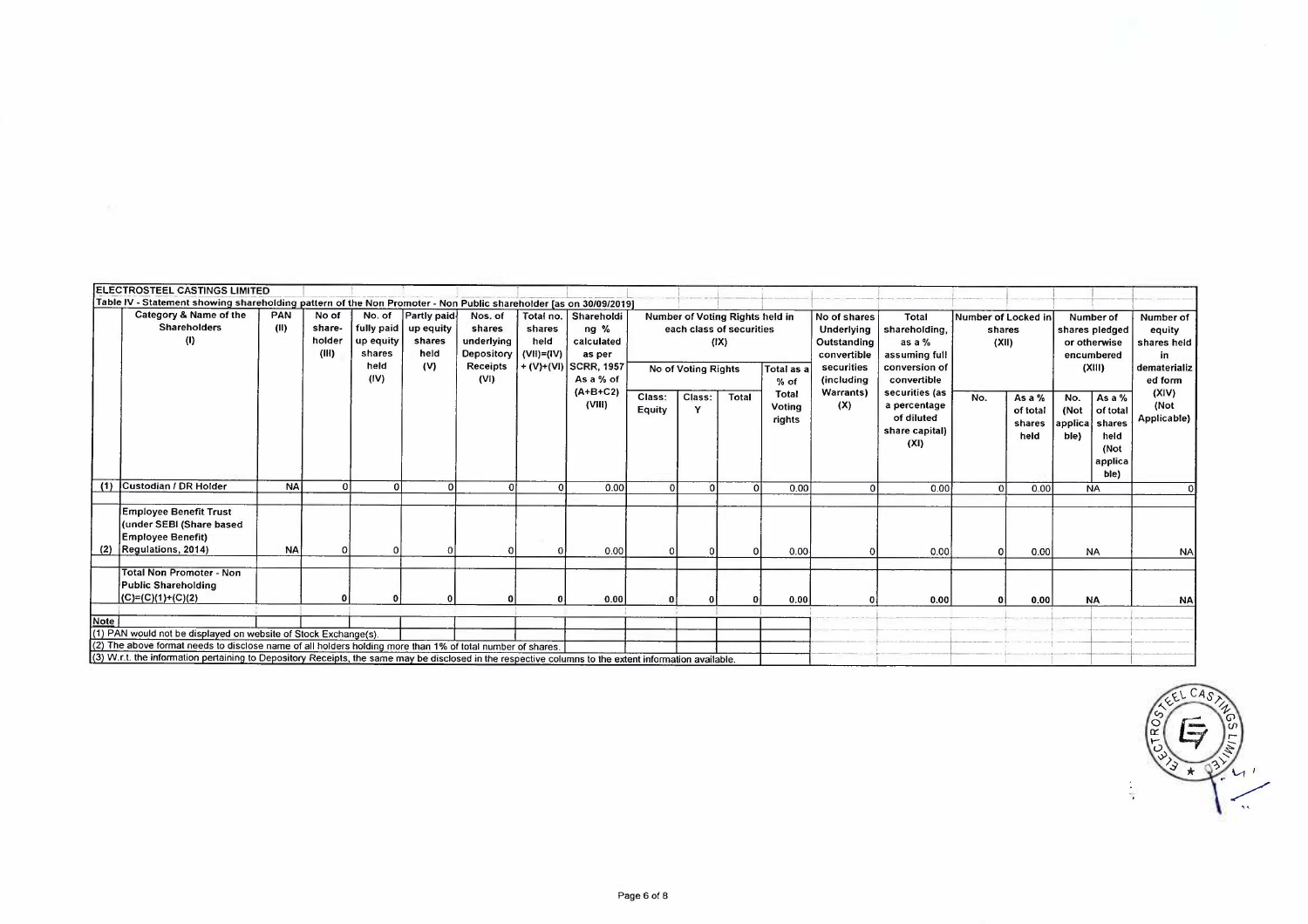|                  | ELECTROSTEEL CASTINGS LIMITED                                                                  |                                                        |             |                                                        |                                                        |                   |                      |                         |                                                                                                                      |                |                                                              |                                                      |
|------------------|------------------------------------------------------------------------------------------------|--------------------------------------------------------|-------------|--------------------------------------------------------|--------------------------------------------------------|-------------------|----------------------|-------------------------|----------------------------------------------------------------------------------------------------------------------|----------------|--------------------------------------------------------------|------------------------------------------------------|
|                  | Table V - Statement showing details of significant beneficial owners (SBOs) [as on 30/09/2019] |                                                        |             |                                                        |                                                        |                   |                      |                         |                                                                                                                      |                |                                                              |                                                      |
| Sr. No.          |                                                                                                | Details of the SBO<br>(1)                              |             |                                                        | Details of the registered owner<br>(11)                |                   |                      |                         | Details of holding / exercise of right of the SBO in the<br>reporting company, whether direct or indirect*:<br>(III) |                |                                                              | Date of<br>creation /<br>acquisition                 |
|                  | Name                                                                                           | PAN / Passport<br>No. in case of a<br>foreign national | Nationality | Name                                                   | PAN / Passport<br>No. in case of a<br>foreign national | Nationality       | <b>Shares</b><br>(%) | Voting<br>rights<br>(%) | <b>Rights on</b><br>distributable<br>dividend or any<br>other<br>distribution (%)                                    |                | Exercise Exercise of<br>of control  significant<br>influence | of<br>significant<br>beneficial<br>interest#<br>(IV) |
| $\mathbf{1}$     | <b>UMANG KEJRIWAL -</b><br><b>TRUSTEE OF SREEJI</b><br>FAMILY BENEFIT TRUST                    | $\bullet\bullet$                                       | Indian      | <b>MURARI INVESTMENT &amp;</b><br>TRADING COMPANY LTD. |                                                        | Indian<br>Company | 1.88                 |                         |                                                                                                                      | No             | No                                                           | 31-03-2015                                           |
| $\overline{2}$   | MAYANK KEJRIWAL -<br><b>TRUSTEE OF SREEJI</b><br>FAMILY BENEFIT TRUST                          | $\bullet\bullet$                                       | Indian      | MURARI INVESTMENT &<br>TRADING COMPANY LTD             |                                                        | Indian<br>Company | 1.88                 |                         |                                                                                                                      | No             | No                                                           | 31-03-2015                                           |
| 3                | <b>ASHA KEJRIWAL -</b><br><b>TRUSTEE OF SREEJI</b><br>FAMILY BENEFIT TRUST                     | $\overline{a}$                                         | Indian      | MURARI INVESTMENT &<br>TRADING COMPANY LTD             |                                                        | Indian<br>Company | 1.88                 |                         |                                                                                                                      | No             | <b>No</b>                                                    | 31-03-2015                                           |
| $\boldsymbol{A}$ | AARTI KEJRIWAL -<br>TRUSTEE OF SREEJI<br>FAMILY BENEFIT TRUST                                  |                                                        | Indian      | MURARI INVESTMENT &<br>TRADING COMPANY LTD             |                                                        | Indian<br>Company | 1.88                 |                         |                                                                                                                      | No             | No                                                           | 31-03-2015                                           |
| 5                | <b>UMANG KEJRIWAL -</b><br><b>TRUSTEE OF SREEJI</b><br>FAMILY BENEFIT TRUST                    |                                                        | Indian      | G. K. & SONS PRIVATE<br>LTD                            |                                                        | Indian<br>Company | 2.76                 |                         |                                                                                                                      | N <sub>o</sub> | lNo.                                                         | 21-08-2017                                           |
| 6                | MAYANK KEJRIWAL -<br>TRUSTEE OF SREEJI<br>FAMILY BENEFIT TRUST                                 |                                                        | Indian      | G. K. & SONS PRIVATE<br><b>LTD</b>                     |                                                        | Indian<br>Company | 2.76                 |                         |                                                                                                                      | <b>No</b>      | No.                                                          | 21-08-2017                                           |
| $\overline{7}$   | <b>ASHA KEJRIWAL -</b><br><b>TRUSTEE OF SREEJI</b><br>FAMILY BENEFIT TRUST                     |                                                        | Indian      | G. K. & SONS PRIVATE<br>LTD                            |                                                        | Indian<br>Company | 2.76                 |                         |                                                                                                                      | No             | No                                                           | 21-08-2017                                           |
| 8                | AARTI KEJRIWAL -<br><b>TRUSTEE OF SREEJI</b><br>FAMILY BENEFIT TRUST                           |                                                        | Indian      | G. K. & SONS PRIVATE<br><b>LTD</b>                     |                                                        | Indian<br>Company | 2.76                 |                         |                                                                                                                      | No             | No.                                                          | 21-08-2017                                           |
| 9                | <b>UMANG KEJRIWAL -</b><br>TRUSTEE OF SREEJI<br>FAMILY BENEFIT TRUST                           | $\bullet\star$                                         | Indian      | <b>G.K.INVESTMENTS LTD.</b>                            |                                                        | Indian<br>Company | 1.35                 |                         |                                                                                                                      | No             | No                                                           | 31-03-2015                                           |
| 10               | MAYANK KEJRIWAL -<br><b>TRUSTEE OF SREEJI</b><br>FAMILY BENEFIT TRUST                          | $\star \star$                                          | Indian      | <b>G.K.INVESTMENTS LTD.</b>                            |                                                        | Indian<br>Company | 1.35                 |                         |                                                                                                                      | No             | No                                                           | 31-03-2015                                           |
| 11               | <b>ASHA KEJRIWAL -</b><br><b>TRUSTEE OF SREEJI</b><br>FAMILY BENEFIT TRUST                     | $\bullet$                                              | Indian      | <b>G.K.INVESTMENTS LTD.</b>                            |                                                        | Indian<br>Company | 1.35                 |                         |                                                                                                                      | No             | No                                                           | 31-03-2015                                           |
| 12               | AARTI KEJRIWAL -<br>TRUSTEE OF SREEJI<br>FAMILY BENEFIT TRUST                                  |                                                        | Indian      | <b>G.K.INVESTMENTS LTD.</b>                            |                                                        | Indian<br>Company | 1.35                 |                         |                                                                                                                      | No             | <b>No</b>                                                    | 31-03-2015                                           |
| 13               | <b>UMANG KEJRIWAL -</b><br>TRUSTEE OF SREEJI<br>FAMILY BENEFIT TRUST                           | $\overline{\cdots}$                                    | Indian      | <b>ELECTROCAST SALES</b><br><b>INDIA LIMITED</b>       | $\overline{\bullet}$                                   | Indian<br>Company | 2.09                 |                         |                                                                                                                      | No             | No                                                           | 21-08-2017                                           |
| 14               | MAYANK KEJRIWAL -<br><b>TRUSTEE OF SREEJI</b><br>FAMILY BENEFIT TRUST                          |                                                        | Indian      | ELECTROCAST SALES<br><b>INDIA LIMITED</b>              | $\star \star$                                          | Indian<br>Company | 2.09                 |                         |                                                                                                                      | No             | No                                                           | 21-08-2017                                           |
| 15               | ASHA KEJRIWAL -<br><b>TRUSTEE OF SREEJI</b><br>FAMILY BENEFIT TRUST                            |                                                        | Indian      | ELECTROCAST SALES<br><b>INDIA LIMITED</b>              |                                                        | Indian<br>Company | 2.09                 |                         |                                                                                                                      | No             | No                                                           | 21-08-2017                                           |
| 16               | AARTI KEJRIWAL -<br><b>TRUSTEE OF SREEJI</b><br>FAMILY BENEFIT TRUST                           |                                                        | Indian      | ELECTROCAST SALES<br><b>INDIA LIMITED</b>              |                                                        | Indian<br>Company | 2.09                 |                         |                                                                                                                      | No             | No                                                           | 21-08-2017                                           |
| 17               | UMANG KEJRIWAL -<br><b>TRUSTEE OF SREEJI</b><br>FAMILY BENEFIT TRUST                           | l s s                                                  | Indian      | <b>UTTAM COMMERCIAL</b><br>COMPANY LTD.                |                                                        | Indian<br>Company | 1.37                 |                         |                                                                                                                      | No             | No                                                           | 21-08-2017                                           |
| 18               | MAYANK KEJRIWAL -<br>TRUSTEE OF SREEJI<br>FAMILY BENEFIT TRUST                                 | $\overline{\cdots}$                                    | Indian      | UTTAM COMMERCIAL<br>COMPANY LTD.                       |                                                        | Indian<br>Company | 1.37                 |                         |                                                                                                                      | No             | No                                                           | 21-08-2017                                           |